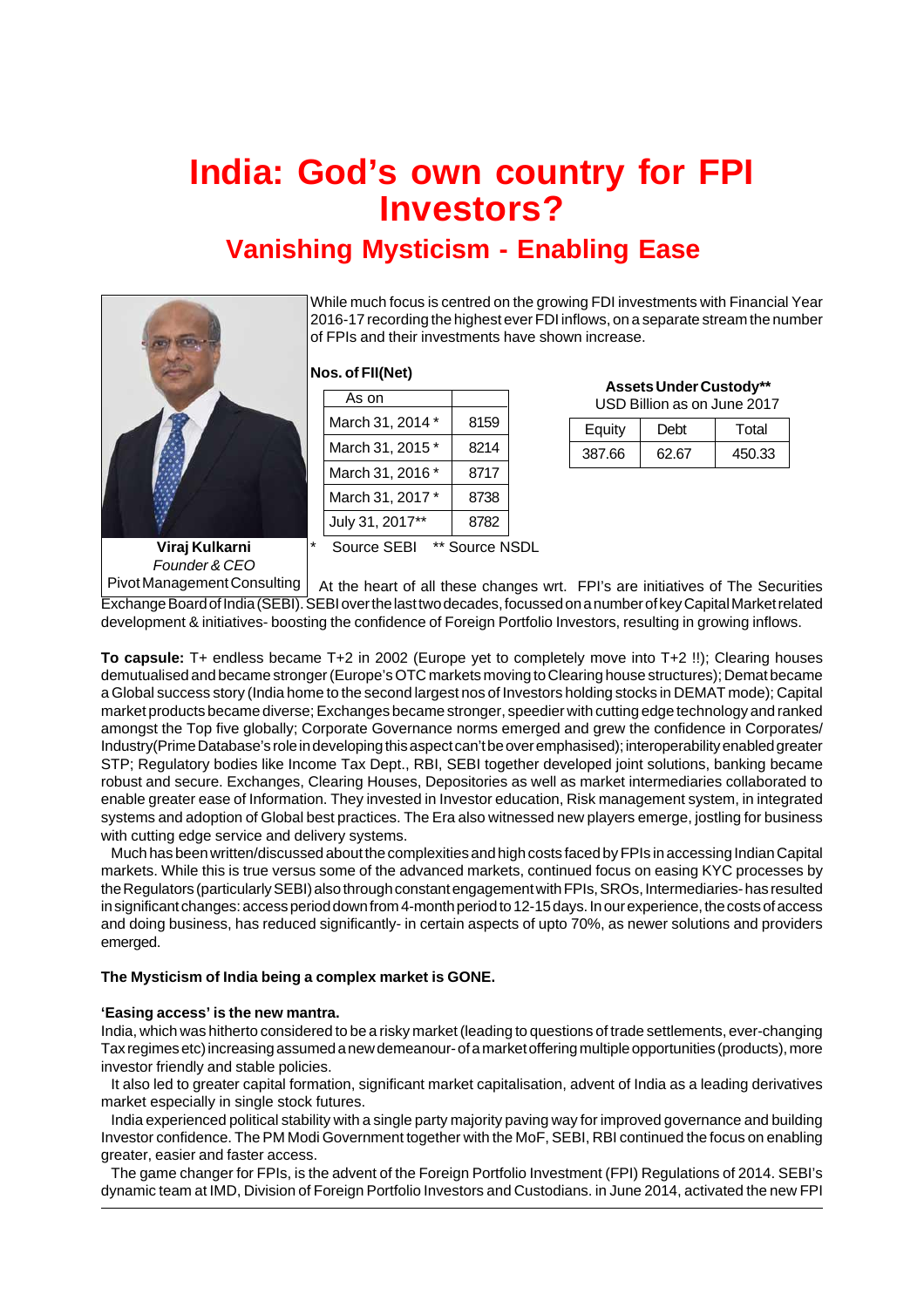Regulations enabling, a sea of opportunities, besides harmonisation of Investor Categories. Though the FPI Regulations focussed on harmonisation- the real benefit and outcome was-enabling "EASE OF DOING BUSINESS" for all class of FPIs. For the first time a new class of FPIs, loosely referred to as Category III, became eligible to invest in India. This was accompanied by minimal Tax changes, even as Indian policy makers actively engaged in harmonising tax treaties with other countries; New Indian intermediaries entered the business of custody, tax, broking and banking. P notes, a key product used by FPIs in early 2000(57% of FII inflows around year 2005) lost its charm (currently at 3.47%) as FPIs now easily access Indian market with greater ease, at lower costs and lesser risks. FAQs as well as excellent guidance notes by SEBI; emergence of DDP as points of inflection- became a norm. The migration to the new regime was remarkably without hiccups, thus paving path to faster growth and Inflows.

Investors flock from new jurisdictions– Korea, China, Russia, Japan, Australia etc.; this in addition to greater inflows e from the well-established Inflow Jurisdictions (USA, Luxembourg, Canada, Mauritius, Ireland, UK, Japan, Singapore, HongKong etc). Post 2014, new Intermediaries added marketing muscle in showcasing India as an Investment destination. PIVOT set up in 2014, develops, hosts and assists to the "India Attractiveness" initiatives, globally.

BSE, world's leading Stock Exchange by listings, is the first Exchange in the world, to have a dedicated webpage for Foreign Portfolio Investors in 10 International Languages. Investors are able to access 'India Access information" in downloadable format. Foreign Consulates and Indian Consulates find this useful and have hosted the link on their websites, thus enabling 'Ease of Information'. http://www.bseindia.com/#intfpi.

**Growth of Intermediaries:** I8 Bank/ Non- Bank Custodians act as DDPs(Custodians). This includes Indian and Global Institutions. While India has well established non-Banks Custodians (unique to India), India does not have Custodian Banks as DDPs! Over thirteen leading Local and Global Tax firms provide Tax services to FPIs. Growing class of Brokerage Firms and Banks provide value added services at attractive pricing.

#### **Are we doing enough?**

Introduction of new products, diverse segments and their growth benefits a country through- Inflows, Revenues for the State and SROs, employment, Revenue for Intermediaries, adoption of global practices etc. This is no different in the case of India

FPI Inflows have increased significantly since 2015, even as their base has widened and diversified. There is an increase in the countries from which FPI Inflows are coming. Additionally, the FPI division of SEBI reaches out clarifying/ informing of steps, taken to enable greater ease in accessing India.

Much of the thrust to attract FDI and FPI was driven by the Government, with the current PM Shri Narendra Modi and the Finance Minister Shri Arun Jaitley leading from the front; the FPI initiatives were fast tracked by SEBI, with the current Chairman Shri Ajay Tyagi, though new in the role, moving equally fast along with his team in making India more accessible. The recent SEBI Consultation paper on, "Easing of Access Norms for Investments by FPIs" is one such instance of Industry engagement by the policymaker.

# **Can India attract more FPIs? What then is it we need to do more/differently?**

In the face of high visibility of FDI related developments and Inflows, the fast growing FPI story is yet to get the visibility it deserves. A combination of new initiatives, showcasing growth more prominently, consider/implement rolling out below Global practices and products, could assist.

# $\bullet$  **Implement the Custodian Bank Concept:**

Globally the large and leading Custodian Banks are primarily specialist Custodian Banks. E.g. Bank of New York Mellon, JPMorgan, Northern Trust, BBH, State Street. Current RBI regulations do not enable such banks to operate, though carried in the policy paper of May 2015. The absence of such Global Banks adds to costs of servicing FPI clients, operational inefficiencies, limited marketing to FPIs resulting in higher risks etc. Indian Regulators could encourage Indian Non-Bank Custodians to become Custodian Banks. PIVOT in Jan 2015 had released a detailed note on the efficacy and need for Custodian Banks to be operationalised.

It's interesting to note that in the recently concluded Global Custodian Survey of 2017 of Indian Domestic Market, 3 of the top four Custodians were Non-bank Indian Custodians (Stockholding, Orbis, Edelweiss), ahead of many a well-recognised Indian and foreign Custodians. This asserts the quality of local expertise of these Institutions, in the face of well-established Global players.

#### $\bullet$  Introduce new products: Listed warrants:

India has a well-developed equity market as well as Derivatives market. The Indian Capital market has well established, renowned Intermediaries. Current Regulations facilitate growth. In such instances introducing globally tested products like Listed warrants will not only provide diversity of products to FPIs, but also lead to capital formation and market capitalisation.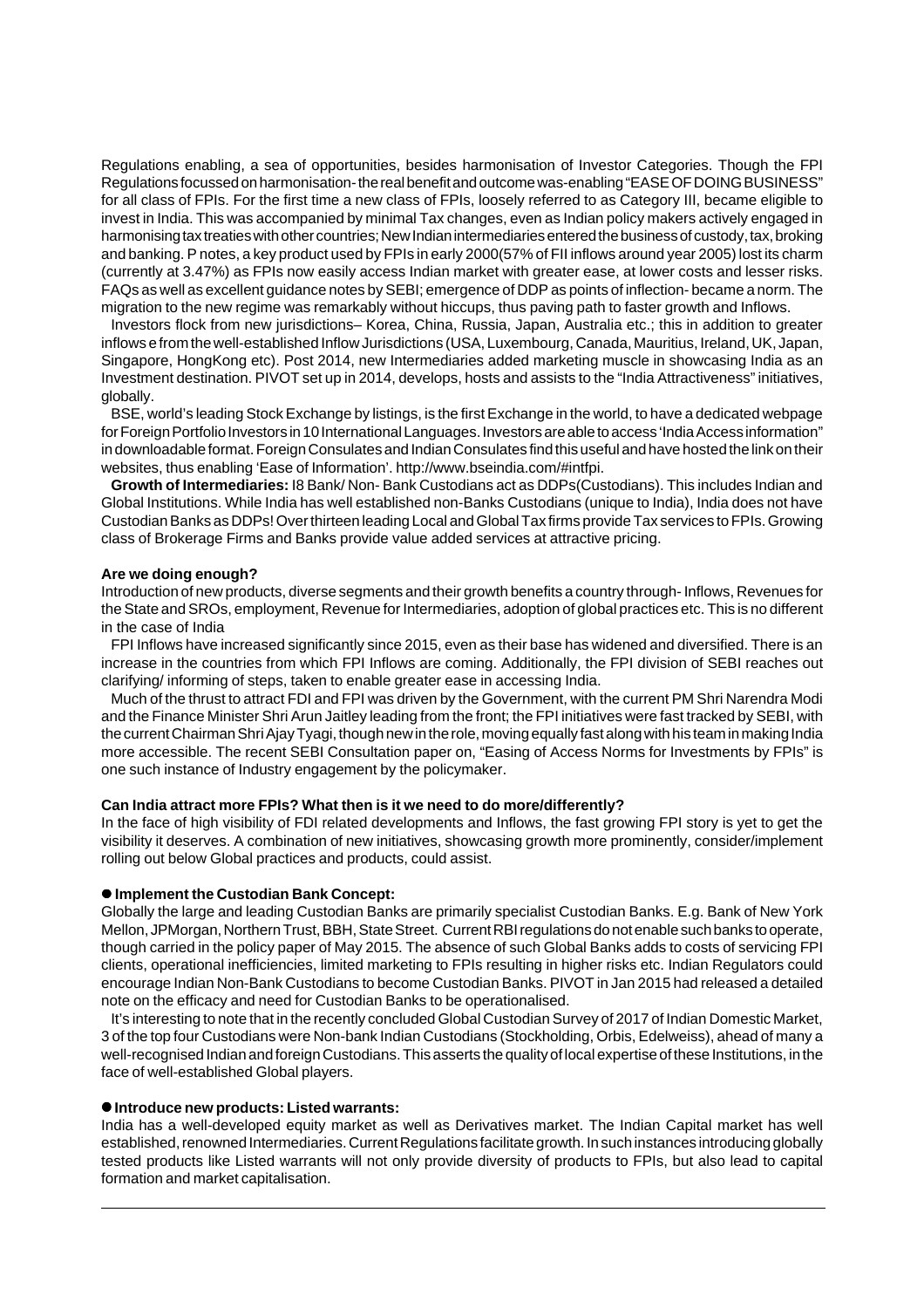# $\bullet$  Enable Interoperability between Clearing houses:

The presence in India of multiple Exchanges, multiple Depositories, Multiple Clearing corporations, Multiple Banking, adds costs, risks, inefficiencies, compliances, additional operational capability etc, without much value add. Interoperability between Depositories had significantly contributed to promoting STP, reduction of costs greater operational efficiencies reduction of risks and turnaround time. A similar exercise wrt Clearing houses will reap in advantages to all the participants, including FPIs.

# $\bullet$  Invest in global standards in Fund Accounting standards and practices

The increasing diversity of products, new Investor segments across Equity, Debt, Currency, Commodities, REIT etc adds complexities to the valuations. The size of India fund accounting Industry is approx. of USD 300- 350 Billion, when one considers the Mutual Fund segment, PE segment, AIF segment, Pension, Real Estate and PMS segment. These segments will experience multiplier growth. While Fund accounting standards and guidelines do exist, investing more and more in global best practices will lead to standardisation, greater transparency, increasing Investor confidence, assist the faster growth of the said segments and foster more inflows.

# z**Develop new segments:**

AIFs and SME segment's growth attract FPI interests. These segments offer opportunities to increase market cap, offer new products and create wealth. India is home to the MSME segment. Certain class of investors viz. Wealth Management FPIs/ certain countries (where Wealth FPIs abound) are particularly interested in staying invested in these segments.

In this regards the BSE's steps in developing the SME segment is commendable, with scope to actively position this with the Global investors/ foreign Jurisdiction.

Development of these segments also includes the need to develop an impartial, continuous, qualitative and consistent information, to Investor benefit. Currently we lack this, thus limiting the visibility that could add confidence and grow the Inflows.

# $\bullet$  **Creating visibility and positioning:**

NSE has literally put India on the Global map as the Exchange for Single Stock Futures. This is no mean achievement. FPI's over decades have actively acknowledged this by increasing their volumes. However, beyond the business presentation, roadshows by various participants, this aspect is not actively positioned at a Country level as "Home for Single Stock Futures" for general and Global consumption. Much can be done and more achieved, in promoting this feature of the Indian Capital Market. An analogy being, the Global positioning of Kerala as 'Gods own Country'!

# **● Is it a time to consider Omnibus structure?**

SEBI over decades, actively enabled growth of Indian Capital Markets as well as protection of interests of the beneficial owner. The need to have segregated accounts, is a step in the said direction. Over years banks, FPIs being Funds/banks with underlying beneficial owners, have invested through the Bank/ Funds structure.

Globally, investors have the choice to access Capital Market either through a segregated structure or through the Omnibus structure. Each of these structures have merits and separate set of investor bases. Many advanced and developing markets enable both structures. This maximises inflows into a country, enables all class of Investors to invest, while generating greater revenue, no additional risks to market etc.

While India has been steadfast in developing the segregated account structure, it also has developed a number of mechanisms to seek out Investor information. Thus, enabling Omnibus structure, in light of the above welldeveloped mechanisms in place, provides an opportunity to India to substantially increase inflows (approx. USD 30- 50 Billion) from FPIs who prefer the Omnibus structure. This also paves way for India being regarded as a truly open market, aligned to Global practices, similar to ones in the advanced markets.

# $\bullet$  Developing an ecosystem that facilitates greater interest from Category III FPIs:

FPIs comprised in different segments, have different service needs, when investing in India Capital Markets. For over 2 decades Indian Intermediaries (Broking housing, Custodians, Tax firms, Banks) have understood and serviced FII/FPIs that categorised in I and II.

The advent of Category III FPIs (currently numbering over 1200) since June 2014, require a different class of services. In many an instance, full-service is no longer the need; nor many of these FPIs have dedicated India Fund Managers, given the smallness of the size of the fund and high costs of employing a single country dedicated Fund Manager, in the initial phase of the fund (read FPI). In such instances, developing ecosystems and policies that facilitate ease of doing business, at lower costs, without applying some of the requirements (one size fits allespecially wrt dedicated Fund Managers) will attract more inflows from this normally considered "sticky" FPIs. India